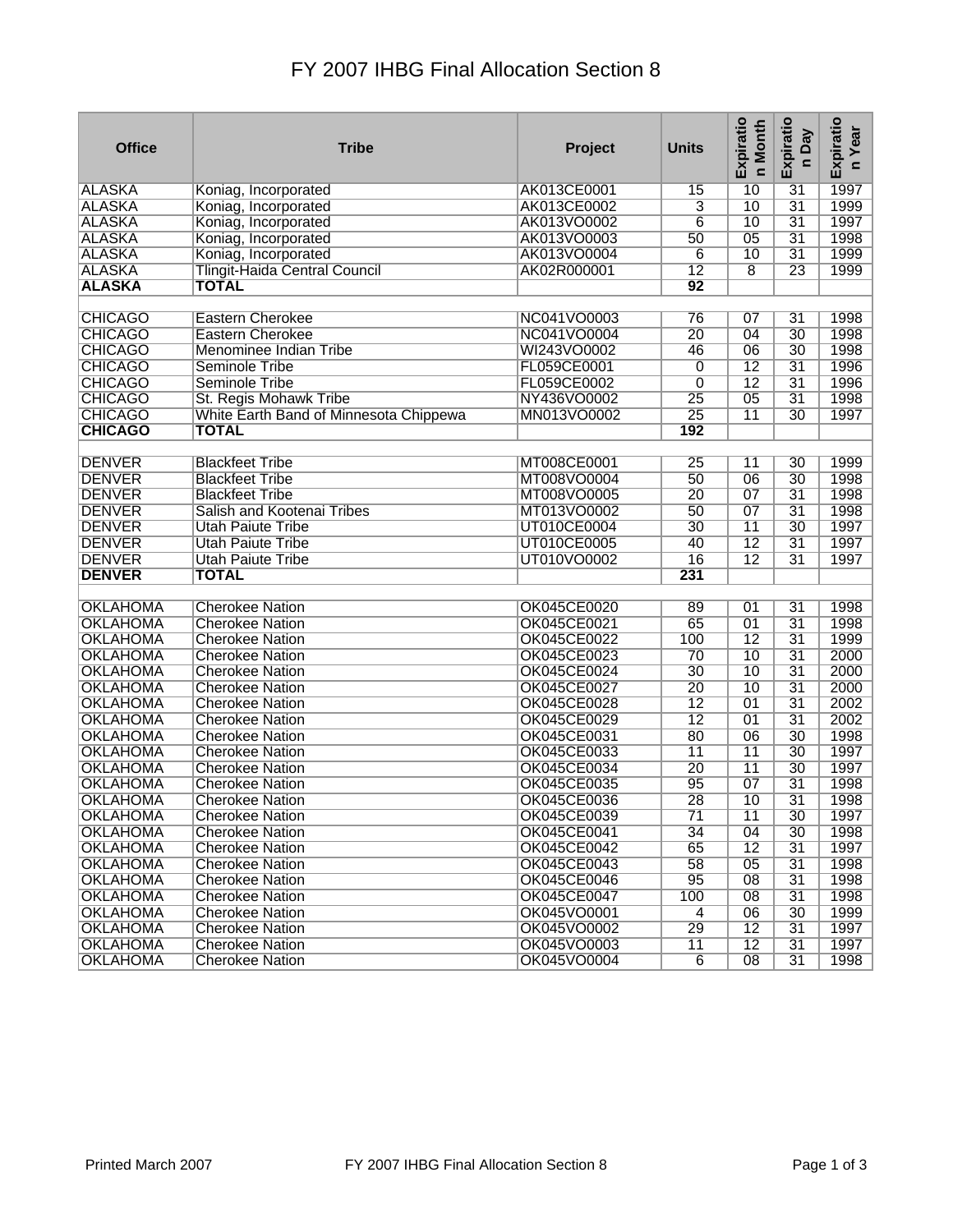## FY 2007 IHBG Final Allocation Section 8

| <b>OKLAHOMA</b><br>OK045VO0005<br>$\overline{03}$<br>$\overline{31}$<br>1998<br><b>Cherokee Nation</b><br>$\overline{37}$<br>$\overline{08}$<br>$\overline{31}$<br>1998<br><b>OKLAHOMA</b><br><b>Cherokee Nation</b><br>OK045VO0005<br>9<br>$\overline{35}$<br>09<br>30<br>2000<br><b>OKLAHOMA</b><br>OK045VO0006<br><b>Cherokee Nation</b><br>$\overline{31}$<br>1998<br><b>OKLAHOMA</b><br>OK045VO0007<br>$\overline{35}$<br>$\overline{08}$<br><b>Cherokee Nation</b><br>2000<br><b>OKLAHOMA</b><br>OK045VO0007<br>42<br>$\overline{09}$<br>30<br><b>Cherokee Nation</b><br>OK045VO0009<br>$6\overline{6}$<br>$\overline{11}$<br>$\overline{30}$<br>1997<br><b>OKLAHOMA</b><br><b>Cherokee Nation</b><br>1997<br><b>OKLAHOMA</b><br>OK045VO0010<br>6<br>$\overline{11}$<br>30<br><b>Cherokee Nation</b><br><b>OKLAHOMA</b><br>OK045VO0011<br>1998<br>48<br>$\overline{06}$<br>$\overline{30}$<br><b>Cherokee Nation</b><br><b>OKLAHOMA</b><br>OK045VO0012<br>$\overline{14}$<br>10<br>$\overline{31}$<br>1998<br><b>Cherokee Nation</b><br>$\overline{5}$<br>$\overline{10}$<br>$\overline{31}$<br>1998<br><b>OKLAHOMA</b><br>OK045VO0013<br><b>Cherokee Nation</b><br>$\overline{12}$<br>$\overline{31}$<br>1999<br><b>OKLAHOMA</b><br>OK045VO0014<br>46<br><b>Cherokee Nation</b><br>$\overline{12}$<br>$\overline{31}$<br>1999<br><b>OKLAHOMA</b><br>OK045VO0015<br>10<br><b>Cherokee Nation</b><br>$\overline{13}$<br>$\overline{12}$<br>$\overline{31}$<br>1999<br><b>OKLAHOMA</b><br><b>Cherokee Nation</b><br>OK045VO0016<br>$\overline{30}$<br><b>OKLAHOMA</b><br>OK045VO0018<br>$\overline{08}$<br>$\overline{31}$<br>1998<br><b>Cherokee Nation</b><br>OK045VO0048<br>$\overline{31}$<br>1998<br><b>OKLAHOMA</b><br>30<br>10<br><b>Cherokee Nation</b><br><b>OKLAHOMA</b><br>OK047CE0021<br>$\overline{12}$<br>$\overline{01}$<br>$\overline{31}$<br>2002<br>Chickasaw<br>$\overline{12}$<br>2002<br><b>OKLAHOMA</b><br>OK047CE0022<br>01<br>$\overline{31}$<br>Chickasaw<br>$\overline{21}$<br>$\overline{31}$<br>2003<br><b>OKLAHOMA</b><br>OK047CE0023<br>01<br>Chickasaw<br>$\overline{12}$<br><b>OKLAHOMA</b><br>OK047CE0026<br>$\overline{20}$<br>$\overline{31}$<br>1997<br>Chickasaw<br><b>OKLAHOMA</b><br>OK047CE0031<br>5<br>$\overline{11}$<br>30<br>1997<br>Chickasaw<br>$\overline{10}$<br>$\overline{31}$<br><b>OKLAHOMA</b><br>Chickasaw<br>OK047CE0033<br>82<br>1997<br>OK047CE0034<br>1998<br><b>OKLAHOMA</b><br>48<br>$\overline{06}$<br>$\overline{30}$<br>Chickasaw<br>1998<br><b>OKLAHOMA</b><br>Chickasaw<br>OK047CE0035<br>129<br>$\overline{08}$<br>$\overline{31}$<br><b>OK047CE0036</b><br>$\overline{15}$<br>$\overline{08}$<br>$\overline{31}$<br>1998<br><b>OKLAHOMA</b><br>Chickasaw<br>$\overline{12}$<br>$\overline{31}$<br><b>OKLAHOMA</b><br>Chickasaw<br>OK047CE0037<br>40<br>1997<br>OK047CE0039<br>$\overline{08}$<br>$\overline{31}$<br>1998<br><b>OKLAHOMA</b><br>$\overline{4}$<br>Chickasaw<br>7<br>$\overline{12}$<br>$\overline{31}$<br><b>OKLAHOMA</b><br>OK047VO0008<br>1997<br>Chickasaw<br>7<br>$\overline{12}$<br>$\overline{31}$<br><b>OKLAHOMA</b><br>Chickasaw<br>OK047VO0009<br>1997<br><b>OKLAHOMA</b><br>OK047VO0010<br>$\overline{12}$<br>$\overline{31}$<br>Chickasaw<br>$6\overline{6}$<br>1997<br>$\overline{02}$<br><b>OKLAHOMA</b><br>Chickasaw<br>OK047VO0011<br>$\overline{20}$<br>28<br>1998<br><b>OKLAHOMA</b><br>OK047VO0012<br>5<br>$\overline{30}$<br>1997<br>Chickasaw<br>$\overline{11}$<br><b>OKLAHOMA</b><br>Chickasaw<br>OK047VO0013<br>$\overline{4}$<br>$\overline{11}$<br>30<br>1997<br>$\overline{11}$<br><b>OKLAHOMA</b><br>OK047VO0014<br>$\overline{4}$<br>$\overline{30}$<br>1997<br>Chickasaw<br><b>OKLAHOMA</b><br>OK047VO0015<br>3<br>$\overline{11}$<br>$\overline{30}$<br>1997<br>Chickasaw<br>$\overline{5}$<br>$\overline{11}$<br>$\overline{30}$<br>1997<br><b>OKLAHOMA</b><br>OK047VO0016<br>Chickasaw<br><b>OKLAHOMA</b><br>OK047VO0017<br>$\overline{30}$<br>Chickasaw<br>63<br>$\overline{06}$<br>1998<br>OK047VO0018<br>$\overline{30}$<br>1998<br><b>OKLAHOMA</b><br>Chickasaw<br>60<br>06<br>$\overline{31}$<br><b>OKLAHOMA</b><br>OK049CE0006<br>$\overline{25}$<br>$\overline{08}$<br>1998<br><b>Choctaw Nation</b><br><b>OKLAHOMA</b><br>OK049CE0009<br>14<br>$\overline{02}$<br>$\overline{28}$<br>2002<br><b>Choctaw Nation</b> |
|--------------------------------------------------------------------------------------------------------------------------------------------------------------------------------------------------------------------------------------------------------------------------------------------------------------------------------------------------------------------------------------------------------------------------------------------------------------------------------------------------------------------------------------------------------------------------------------------------------------------------------------------------------------------------------------------------------------------------------------------------------------------------------------------------------------------------------------------------------------------------------------------------------------------------------------------------------------------------------------------------------------------------------------------------------------------------------------------------------------------------------------------------------------------------------------------------------------------------------------------------------------------------------------------------------------------------------------------------------------------------------------------------------------------------------------------------------------------------------------------------------------------------------------------------------------------------------------------------------------------------------------------------------------------------------------------------------------------------------------------------------------------------------------------------------------------------------------------------------------------------------------------------------------------------------------------------------------------------------------------------------------------------------------------------------------------------------------------------------------------------------------------------------------------------------------------------------------------------------------------------------------------------------------------------------------------------------------------------------------------------------------------------------------------------------------------------------------------------------------------------------------------------------------------------------------------------------------------------------------------------------------------------------------------------------------------------------------------------------------------------------------------------------------------------------------------------------------------------------------------------------------------------------------------------------------------------------------------------------------------------------------------------------------------------------------------------------------------------------------------------------------------------------------------------------------------------------------------------------------------------------------------------------------------------------------------------------------------------------------------------------------------------------------------------------------------------------------------------------------------------------------------------------------------------------------------------------------------------------------------------------------------------------------------------------------------------------------------------------------------------------------------------------------------------------------------------------------------------------------------------------------------------------------------------------------------------------------------------------------------------------------------------------------------------------------------------------------------------------------------------------------------------------------------------------------------------------------------------------------------------------------------------------------------------------------------------------------------------|
|                                                                                                                                                                                                                                                                                                                                                                                                                                                                                                                                                                                                                                                                                                                                                                                                                                                                                                                                                                                                                                                                                                                                                                                                                                                                                                                                                                                                                                                                                                                                                                                                                                                                                                                                                                                                                                                                                                                                                                                                                                                                                                                                                                                                                                                                                                                                                                                                                                                                                                                                                                                                                                                                                                                                                                                                                                                                                                                                                                                                                                                                                                                                                                                                                                                                                                                                                                                                                                                                                                                                                                                                                                                                                                                                                                                                                                                                                                                                                                                                                                                                                                                                                                                                                                                                                                                                                  |
|                                                                                                                                                                                                                                                                                                                                                                                                                                                                                                                                                                                                                                                                                                                                                                                                                                                                                                                                                                                                                                                                                                                                                                                                                                                                                                                                                                                                                                                                                                                                                                                                                                                                                                                                                                                                                                                                                                                                                                                                                                                                                                                                                                                                                                                                                                                                                                                                                                                                                                                                                                                                                                                                                                                                                                                                                                                                                                                                                                                                                                                                                                                                                                                                                                                                                                                                                                                                                                                                                                                                                                                                                                                                                                                                                                                                                                                                                                                                                                                                                                                                                                                                                                                                                                                                                                                                                  |
|                                                                                                                                                                                                                                                                                                                                                                                                                                                                                                                                                                                                                                                                                                                                                                                                                                                                                                                                                                                                                                                                                                                                                                                                                                                                                                                                                                                                                                                                                                                                                                                                                                                                                                                                                                                                                                                                                                                                                                                                                                                                                                                                                                                                                                                                                                                                                                                                                                                                                                                                                                                                                                                                                                                                                                                                                                                                                                                                                                                                                                                                                                                                                                                                                                                                                                                                                                                                                                                                                                                                                                                                                                                                                                                                                                                                                                                                                                                                                                                                                                                                                                                                                                                                                                                                                                                                                  |
|                                                                                                                                                                                                                                                                                                                                                                                                                                                                                                                                                                                                                                                                                                                                                                                                                                                                                                                                                                                                                                                                                                                                                                                                                                                                                                                                                                                                                                                                                                                                                                                                                                                                                                                                                                                                                                                                                                                                                                                                                                                                                                                                                                                                                                                                                                                                                                                                                                                                                                                                                                                                                                                                                                                                                                                                                                                                                                                                                                                                                                                                                                                                                                                                                                                                                                                                                                                                                                                                                                                                                                                                                                                                                                                                                                                                                                                                                                                                                                                                                                                                                                                                                                                                                                                                                                                                                  |
|                                                                                                                                                                                                                                                                                                                                                                                                                                                                                                                                                                                                                                                                                                                                                                                                                                                                                                                                                                                                                                                                                                                                                                                                                                                                                                                                                                                                                                                                                                                                                                                                                                                                                                                                                                                                                                                                                                                                                                                                                                                                                                                                                                                                                                                                                                                                                                                                                                                                                                                                                                                                                                                                                                                                                                                                                                                                                                                                                                                                                                                                                                                                                                                                                                                                                                                                                                                                                                                                                                                                                                                                                                                                                                                                                                                                                                                                                                                                                                                                                                                                                                                                                                                                                                                                                                                                                  |
|                                                                                                                                                                                                                                                                                                                                                                                                                                                                                                                                                                                                                                                                                                                                                                                                                                                                                                                                                                                                                                                                                                                                                                                                                                                                                                                                                                                                                                                                                                                                                                                                                                                                                                                                                                                                                                                                                                                                                                                                                                                                                                                                                                                                                                                                                                                                                                                                                                                                                                                                                                                                                                                                                                                                                                                                                                                                                                                                                                                                                                                                                                                                                                                                                                                                                                                                                                                                                                                                                                                                                                                                                                                                                                                                                                                                                                                                                                                                                                                                                                                                                                                                                                                                                                                                                                                                                  |
|                                                                                                                                                                                                                                                                                                                                                                                                                                                                                                                                                                                                                                                                                                                                                                                                                                                                                                                                                                                                                                                                                                                                                                                                                                                                                                                                                                                                                                                                                                                                                                                                                                                                                                                                                                                                                                                                                                                                                                                                                                                                                                                                                                                                                                                                                                                                                                                                                                                                                                                                                                                                                                                                                                                                                                                                                                                                                                                                                                                                                                                                                                                                                                                                                                                                                                                                                                                                                                                                                                                                                                                                                                                                                                                                                                                                                                                                                                                                                                                                                                                                                                                                                                                                                                                                                                                                                  |
|                                                                                                                                                                                                                                                                                                                                                                                                                                                                                                                                                                                                                                                                                                                                                                                                                                                                                                                                                                                                                                                                                                                                                                                                                                                                                                                                                                                                                                                                                                                                                                                                                                                                                                                                                                                                                                                                                                                                                                                                                                                                                                                                                                                                                                                                                                                                                                                                                                                                                                                                                                                                                                                                                                                                                                                                                                                                                                                                                                                                                                                                                                                                                                                                                                                                                                                                                                                                                                                                                                                                                                                                                                                                                                                                                                                                                                                                                                                                                                                                                                                                                                                                                                                                                                                                                                                                                  |
|                                                                                                                                                                                                                                                                                                                                                                                                                                                                                                                                                                                                                                                                                                                                                                                                                                                                                                                                                                                                                                                                                                                                                                                                                                                                                                                                                                                                                                                                                                                                                                                                                                                                                                                                                                                                                                                                                                                                                                                                                                                                                                                                                                                                                                                                                                                                                                                                                                                                                                                                                                                                                                                                                                                                                                                                                                                                                                                                                                                                                                                                                                                                                                                                                                                                                                                                                                                                                                                                                                                                                                                                                                                                                                                                                                                                                                                                                                                                                                                                                                                                                                                                                                                                                                                                                                                                                  |
|                                                                                                                                                                                                                                                                                                                                                                                                                                                                                                                                                                                                                                                                                                                                                                                                                                                                                                                                                                                                                                                                                                                                                                                                                                                                                                                                                                                                                                                                                                                                                                                                                                                                                                                                                                                                                                                                                                                                                                                                                                                                                                                                                                                                                                                                                                                                                                                                                                                                                                                                                                                                                                                                                                                                                                                                                                                                                                                                                                                                                                                                                                                                                                                                                                                                                                                                                                                                                                                                                                                                                                                                                                                                                                                                                                                                                                                                                                                                                                                                                                                                                                                                                                                                                                                                                                                                                  |
|                                                                                                                                                                                                                                                                                                                                                                                                                                                                                                                                                                                                                                                                                                                                                                                                                                                                                                                                                                                                                                                                                                                                                                                                                                                                                                                                                                                                                                                                                                                                                                                                                                                                                                                                                                                                                                                                                                                                                                                                                                                                                                                                                                                                                                                                                                                                                                                                                                                                                                                                                                                                                                                                                                                                                                                                                                                                                                                                                                                                                                                                                                                                                                                                                                                                                                                                                                                                                                                                                                                                                                                                                                                                                                                                                                                                                                                                                                                                                                                                                                                                                                                                                                                                                                                                                                                                                  |
|                                                                                                                                                                                                                                                                                                                                                                                                                                                                                                                                                                                                                                                                                                                                                                                                                                                                                                                                                                                                                                                                                                                                                                                                                                                                                                                                                                                                                                                                                                                                                                                                                                                                                                                                                                                                                                                                                                                                                                                                                                                                                                                                                                                                                                                                                                                                                                                                                                                                                                                                                                                                                                                                                                                                                                                                                                                                                                                                                                                                                                                                                                                                                                                                                                                                                                                                                                                                                                                                                                                                                                                                                                                                                                                                                                                                                                                                                                                                                                                                                                                                                                                                                                                                                                                                                                                                                  |
|                                                                                                                                                                                                                                                                                                                                                                                                                                                                                                                                                                                                                                                                                                                                                                                                                                                                                                                                                                                                                                                                                                                                                                                                                                                                                                                                                                                                                                                                                                                                                                                                                                                                                                                                                                                                                                                                                                                                                                                                                                                                                                                                                                                                                                                                                                                                                                                                                                                                                                                                                                                                                                                                                                                                                                                                                                                                                                                                                                                                                                                                                                                                                                                                                                                                                                                                                                                                                                                                                                                                                                                                                                                                                                                                                                                                                                                                                                                                                                                                                                                                                                                                                                                                                                                                                                                                                  |
|                                                                                                                                                                                                                                                                                                                                                                                                                                                                                                                                                                                                                                                                                                                                                                                                                                                                                                                                                                                                                                                                                                                                                                                                                                                                                                                                                                                                                                                                                                                                                                                                                                                                                                                                                                                                                                                                                                                                                                                                                                                                                                                                                                                                                                                                                                                                                                                                                                                                                                                                                                                                                                                                                                                                                                                                                                                                                                                                                                                                                                                                                                                                                                                                                                                                                                                                                                                                                                                                                                                                                                                                                                                                                                                                                                                                                                                                                                                                                                                                                                                                                                                                                                                                                                                                                                                                                  |
|                                                                                                                                                                                                                                                                                                                                                                                                                                                                                                                                                                                                                                                                                                                                                                                                                                                                                                                                                                                                                                                                                                                                                                                                                                                                                                                                                                                                                                                                                                                                                                                                                                                                                                                                                                                                                                                                                                                                                                                                                                                                                                                                                                                                                                                                                                                                                                                                                                                                                                                                                                                                                                                                                                                                                                                                                                                                                                                                                                                                                                                                                                                                                                                                                                                                                                                                                                                                                                                                                                                                                                                                                                                                                                                                                                                                                                                                                                                                                                                                                                                                                                                                                                                                                                                                                                                                                  |
|                                                                                                                                                                                                                                                                                                                                                                                                                                                                                                                                                                                                                                                                                                                                                                                                                                                                                                                                                                                                                                                                                                                                                                                                                                                                                                                                                                                                                                                                                                                                                                                                                                                                                                                                                                                                                                                                                                                                                                                                                                                                                                                                                                                                                                                                                                                                                                                                                                                                                                                                                                                                                                                                                                                                                                                                                                                                                                                                                                                                                                                                                                                                                                                                                                                                                                                                                                                                                                                                                                                                                                                                                                                                                                                                                                                                                                                                                                                                                                                                                                                                                                                                                                                                                                                                                                                                                  |
|                                                                                                                                                                                                                                                                                                                                                                                                                                                                                                                                                                                                                                                                                                                                                                                                                                                                                                                                                                                                                                                                                                                                                                                                                                                                                                                                                                                                                                                                                                                                                                                                                                                                                                                                                                                                                                                                                                                                                                                                                                                                                                                                                                                                                                                                                                                                                                                                                                                                                                                                                                                                                                                                                                                                                                                                                                                                                                                                                                                                                                                                                                                                                                                                                                                                                                                                                                                                                                                                                                                                                                                                                                                                                                                                                                                                                                                                                                                                                                                                                                                                                                                                                                                                                                                                                                                                                  |
|                                                                                                                                                                                                                                                                                                                                                                                                                                                                                                                                                                                                                                                                                                                                                                                                                                                                                                                                                                                                                                                                                                                                                                                                                                                                                                                                                                                                                                                                                                                                                                                                                                                                                                                                                                                                                                                                                                                                                                                                                                                                                                                                                                                                                                                                                                                                                                                                                                                                                                                                                                                                                                                                                                                                                                                                                                                                                                                                                                                                                                                                                                                                                                                                                                                                                                                                                                                                                                                                                                                                                                                                                                                                                                                                                                                                                                                                                                                                                                                                                                                                                                                                                                                                                                                                                                                                                  |
|                                                                                                                                                                                                                                                                                                                                                                                                                                                                                                                                                                                                                                                                                                                                                                                                                                                                                                                                                                                                                                                                                                                                                                                                                                                                                                                                                                                                                                                                                                                                                                                                                                                                                                                                                                                                                                                                                                                                                                                                                                                                                                                                                                                                                                                                                                                                                                                                                                                                                                                                                                                                                                                                                                                                                                                                                                                                                                                                                                                                                                                                                                                                                                                                                                                                                                                                                                                                                                                                                                                                                                                                                                                                                                                                                                                                                                                                                                                                                                                                                                                                                                                                                                                                                                                                                                                                                  |
|                                                                                                                                                                                                                                                                                                                                                                                                                                                                                                                                                                                                                                                                                                                                                                                                                                                                                                                                                                                                                                                                                                                                                                                                                                                                                                                                                                                                                                                                                                                                                                                                                                                                                                                                                                                                                                                                                                                                                                                                                                                                                                                                                                                                                                                                                                                                                                                                                                                                                                                                                                                                                                                                                                                                                                                                                                                                                                                                                                                                                                                                                                                                                                                                                                                                                                                                                                                                                                                                                                                                                                                                                                                                                                                                                                                                                                                                                                                                                                                                                                                                                                                                                                                                                                                                                                                                                  |
|                                                                                                                                                                                                                                                                                                                                                                                                                                                                                                                                                                                                                                                                                                                                                                                                                                                                                                                                                                                                                                                                                                                                                                                                                                                                                                                                                                                                                                                                                                                                                                                                                                                                                                                                                                                                                                                                                                                                                                                                                                                                                                                                                                                                                                                                                                                                                                                                                                                                                                                                                                                                                                                                                                                                                                                                                                                                                                                                                                                                                                                                                                                                                                                                                                                                                                                                                                                                                                                                                                                                                                                                                                                                                                                                                                                                                                                                                                                                                                                                                                                                                                                                                                                                                                                                                                                                                  |
|                                                                                                                                                                                                                                                                                                                                                                                                                                                                                                                                                                                                                                                                                                                                                                                                                                                                                                                                                                                                                                                                                                                                                                                                                                                                                                                                                                                                                                                                                                                                                                                                                                                                                                                                                                                                                                                                                                                                                                                                                                                                                                                                                                                                                                                                                                                                                                                                                                                                                                                                                                                                                                                                                                                                                                                                                                                                                                                                                                                                                                                                                                                                                                                                                                                                                                                                                                                                                                                                                                                                                                                                                                                                                                                                                                                                                                                                                                                                                                                                                                                                                                                                                                                                                                                                                                                                                  |
|                                                                                                                                                                                                                                                                                                                                                                                                                                                                                                                                                                                                                                                                                                                                                                                                                                                                                                                                                                                                                                                                                                                                                                                                                                                                                                                                                                                                                                                                                                                                                                                                                                                                                                                                                                                                                                                                                                                                                                                                                                                                                                                                                                                                                                                                                                                                                                                                                                                                                                                                                                                                                                                                                                                                                                                                                                                                                                                                                                                                                                                                                                                                                                                                                                                                                                                                                                                                                                                                                                                                                                                                                                                                                                                                                                                                                                                                                                                                                                                                                                                                                                                                                                                                                                                                                                                                                  |
|                                                                                                                                                                                                                                                                                                                                                                                                                                                                                                                                                                                                                                                                                                                                                                                                                                                                                                                                                                                                                                                                                                                                                                                                                                                                                                                                                                                                                                                                                                                                                                                                                                                                                                                                                                                                                                                                                                                                                                                                                                                                                                                                                                                                                                                                                                                                                                                                                                                                                                                                                                                                                                                                                                                                                                                                                                                                                                                                                                                                                                                                                                                                                                                                                                                                                                                                                                                                                                                                                                                                                                                                                                                                                                                                                                                                                                                                                                                                                                                                                                                                                                                                                                                                                                                                                                                                                  |
|                                                                                                                                                                                                                                                                                                                                                                                                                                                                                                                                                                                                                                                                                                                                                                                                                                                                                                                                                                                                                                                                                                                                                                                                                                                                                                                                                                                                                                                                                                                                                                                                                                                                                                                                                                                                                                                                                                                                                                                                                                                                                                                                                                                                                                                                                                                                                                                                                                                                                                                                                                                                                                                                                                                                                                                                                                                                                                                                                                                                                                                                                                                                                                                                                                                                                                                                                                                                                                                                                                                                                                                                                                                                                                                                                                                                                                                                                                                                                                                                                                                                                                                                                                                                                                                                                                                                                  |
|                                                                                                                                                                                                                                                                                                                                                                                                                                                                                                                                                                                                                                                                                                                                                                                                                                                                                                                                                                                                                                                                                                                                                                                                                                                                                                                                                                                                                                                                                                                                                                                                                                                                                                                                                                                                                                                                                                                                                                                                                                                                                                                                                                                                                                                                                                                                                                                                                                                                                                                                                                                                                                                                                                                                                                                                                                                                                                                                                                                                                                                                                                                                                                                                                                                                                                                                                                                                                                                                                                                                                                                                                                                                                                                                                                                                                                                                                                                                                                                                                                                                                                                                                                                                                                                                                                                                                  |
|                                                                                                                                                                                                                                                                                                                                                                                                                                                                                                                                                                                                                                                                                                                                                                                                                                                                                                                                                                                                                                                                                                                                                                                                                                                                                                                                                                                                                                                                                                                                                                                                                                                                                                                                                                                                                                                                                                                                                                                                                                                                                                                                                                                                                                                                                                                                                                                                                                                                                                                                                                                                                                                                                                                                                                                                                                                                                                                                                                                                                                                                                                                                                                                                                                                                                                                                                                                                                                                                                                                                                                                                                                                                                                                                                                                                                                                                                                                                                                                                                                                                                                                                                                                                                                                                                                                                                  |
|                                                                                                                                                                                                                                                                                                                                                                                                                                                                                                                                                                                                                                                                                                                                                                                                                                                                                                                                                                                                                                                                                                                                                                                                                                                                                                                                                                                                                                                                                                                                                                                                                                                                                                                                                                                                                                                                                                                                                                                                                                                                                                                                                                                                                                                                                                                                                                                                                                                                                                                                                                                                                                                                                                                                                                                                                                                                                                                                                                                                                                                                                                                                                                                                                                                                                                                                                                                                                                                                                                                                                                                                                                                                                                                                                                                                                                                                                                                                                                                                                                                                                                                                                                                                                                                                                                                                                  |
|                                                                                                                                                                                                                                                                                                                                                                                                                                                                                                                                                                                                                                                                                                                                                                                                                                                                                                                                                                                                                                                                                                                                                                                                                                                                                                                                                                                                                                                                                                                                                                                                                                                                                                                                                                                                                                                                                                                                                                                                                                                                                                                                                                                                                                                                                                                                                                                                                                                                                                                                                                                                                                                                                                                                                                                                                                                                                                                                                                                                                                                                                                                                                                                                                                                                                                                                                                                                                                                                                                                                                                                                                                                                                                                                                                                                                                                                                                                                                                                                                                                                                                                                                                                                                                                                                                                                                  |
|                                                                                                                                                                                                                                                                                                                                                                                                                                                                                                                                                                                                                                                                                                                                                                                                                                                                                                                                                                                                                                                                                                                                                                                                                                                                                                                                                                                                                                                                                                                                                                                                                                                                                                                                                                                                                                                                                                                                                                                                                                                                                                                                                                                                                                                                                                                                                                                                                                                                                                                                                                                                                                                                                                                                                                                                                                                                                                                                                                                                                                                                                                                                                                                                                                                                                                                                                                                                                                                                                                                                                                                                                                                                                                                                                                                                                                                                                                                                                                                                                                                                                                                                                                                                                                                                                                                                                  |
|                                                                                                                                                                                                                                                                                                                                                                                                                                                                                                                                                                                                                                                                                                                                                                                                                                                                                                                                                                                                                                                                                                                                                                                                                                                                                                                                                                                                                                                                                                                                                                                                                                                                                                                                                                                                                                                                                                                                                                                                                                                                                                                                                                                                                                                                                                                                                                                                                                                                                                                                                                                                                                                                                                                                                                                                                                                                                                                                                                                                                                                                                                                                                                                                                                                                                                                                                                                                                                                                                                                                                                                                                                                                                                                                                                                                                                                                                                                                                                                                                                                                                                                                                                                                                                                                                                                                                  |
|                                                                                                                                                                                                                                                                                                                                                                                                                                                                                                                                                                                                                                                                                                                                                                                                                                                                                                                                                                                                                                                                                                                                                                                                                                                                                                                                                                                                                                                                                                                                                                                                                                                                                                                                                                                                                                                                                                                                                                                                                                                                                                                                                                                                                                                                                                                                                                                                                                                                                                                                                                                                                                                                                                                                                                                                                                                                                                                                                                                                                                                                                                                                                                                                                                                                                                                                                                                                                                                                                                                                                                                                                                                                                                                                                                                                                                                                                                                                                                                                                                                                                                                                                                                                                                                                                                                                                  |
|                                                                                                                                                                                                                                                                                                                                                                                                                                                                                                                                                                                                                                                                                                                                                                                                                                                                                                                                                                                                                                                                                                                                                                                                                                                                                                                                                                                                                                                                                                                                                                                                                                                                                                                                                                                                                                                                                                                                                                                                                                                                                                                                                                                                                                                                                                                                                                                                                                                                                                                                                                                                                                                                                                                                                                                                                                                                                                                                                                                                                                                                                                                                                                                                                                                                                                                                                                                                                                                                                                                                                                                                                                                                                                                                                                                                                                                                                                                                                                                                                                                                                                                                                                                                                                                                                                                                                  |
|                                                                                                                                                                                                                                                                                                                                                                                                                                                                                                                                                                                                                                                                                                                                                                                                                                                                                                                                                                                                                                                                                                                                                                                                                                                                                                                                                                                                                                                                                                                                                                                                                                                                                                                                                                                                                                                                                                                                                                                                                                                                                                                                                                                                                                                                                                                                                                                                                                                                                                                                                                                                                                                                                                                                                                                                                                                                                                                                                                                                                                                                                                                                                                                                                                                                                                                                                                                                                                                                                                                                                                                                                                                                                                                                                                                                                                                                                                                                                                                                                                                                                                                                                                                                                                                                                                                                                  |
|                                                                                                                                                                                                                                                                                                                                                                                                                                                                                                                                                                                                                                                                                                                                                                                                                                                                                                                                                                                                                                                                                                                                                                                                                                                                                                                                                                                                                                                                                                                                                                                                                                                                                                                                                                                                                                                                                                                                                                                                                                                                                                                                                                                                                                                                                                                                                                                                                                                                                                                                                                                                                                                                                                                                                                                                                                                                                                                                                                                                                                                                                                                                                                                                                                                                                                                                                                                                                                                                                                                                                                                                                                                                                                                                                                                                                                                                                                                                                                                                                                                                                                                                                                                                                                                                                                                                                  |
|                                                                                                                                                                                                                                                                                                                                                                                                                                                                                                                                                                                                                                                                                                                                                                                                                                                                                                                                                                                                                                                                                                                                                                                                                                                                                                                                                                                                                                                                                                                                                                                                                                                                                                                                                                                                                                                                                                                                                                                                                                                                                                                                                                                                                                                                                                                                                                                                                                                                                                                                                                                                                                                                                                                                                                                                                                                                                                                                                                                                                                                                                                                                                                                                                                                                                                                                                                                                                                                                                                                                                                                                                                                                                                                                                                                                                                                                                                                                                                                                                                                                                                                                                                                                                                                                                                                                                  |
|                                                                                                                                                                                                                                                                                                                                                                                                                                                                                                                                                                                                                                                                                                                                                                                                                                                                                                                                                                                                                                                                                                                                                                                                                                                                                                                                                                                                                                                                                                                                                                                                                                                                                                                                                                                                                                                                                                                                                                                                                                                                                                                                                                                                                                                                                                                                                                                                                                                                                                                                                                                                                                                                                                                                                                                                                                                                                                                                                                                                                                                                                                                                                                                                                                                                                                                                                                                                                                                                                                                                                                                                                                                                                                                                                                                                                                                                                                                                                                                                                                                                                                                                                                                                                                                                                                                                                  |
|                                                                                                                                                                                                                                                                                                                                                                                                                                                                                                                                                                                                                                                                                                                                                                                                                                                                                                                                                                                                                                                                                                                                                                                                                                                                                                                                                                                                                                                                                                                                                                                                                                                                                                                                                                                                                                                                                                                                                                                                                                                                                                                                                                                                                                                                                                                                                                                                                                                                                                                                                                                                                                                                                                                                                                                                                                                                                                                                                                                                                                                                                                                                                                                                                                                                                                                                                                                                                                                                                                                                                                                                                                                                                                                                                                                                                                                                                                                                                                                                                                                                                                                                                                                                                                                                                                                                                  |
|                                                                                                                                                                                                                                                                                                                                                                                                                                                                                                                                                                                                                                                                                                                                                                                                                                                                                                                                                                                                                                                                                                                                                                                                                                                                                                                                                                                                                                                                                                                                                                                                                                                                                                                                                                                                                                                                                                                                                                                                                                                                                                                                                                                                                                                                                                                                                                                                                                                                                                                                                                                                                                                                                                                                                                                                                                                                                                                                                                                                                                                                                                                                                                                                                                                                                                                                                                                                                                                                                                                                                                                                                                                                                                                                                                                                                                                                                                                                                                                                                                                                                                                                                                                                                                                                                                                                                  |
| <b>OKLAHOMA</b><br>OK049CE0010<br>$\overline{02}$<br>28<br>2002<br><b>Choctaw Nation</b><br>10                                                                                                                                                                                                                                                                                                                                                                                                                                                                                                                                                                                                                                                                                                                                                                                                                                                                                                                                                                                                                                                                                                                                                                                                                                                                                                                                                                                                                                                                                                                                                                                                                                                                                                                                                                                                                                                                                                                                                                                                                                                                                                                                                                                                                                                                                                                                                                                                                                                                                                                                                                                                                                                                                                                                                                                                                                                                                                                                                                                                                                                                                                                                                                                                                                                                                                                                                                                                                                                                                                                                                                                                                                                                                                                                                                                                                                                                                                                                                                                                                                                                                                                                                                                                                                                   |
| <b>OKLAHOMA</b><br>1997<br><b>Choctaw Nation</b><br>OK049CE0011<br>96<br>11<br>30                                                                                                                                                                                                                                                                                                                                                                                                                                                                                                                                                                                                                                                                                                                                                                                                                                                                                                                                                                                                                                                                                                                                                                                                                                                                                                                                                                                                                                                                                                                                                                                                                                                                                                                                                                                                                                                                                                                                                                                                                                                                                                                                                                                                                                                                                                                                                                                                                                                                                                                                                                                                                                                                                                                                                                                                                                                                                                                                                                                                                                                                                                                                                                                                                                                                                                                                                                                                                                                                                                                                                                                                                                                                                                                                                                                                                                                                                                                                                                                                                                                                                                                                                                                                                                                                |
| <b>OKLAHOMA</b><br>OK049CE0012<br>168<br>$\overline{09}$<br>$\overline{30}$<br>1998<br><b>Choctaw Nation</b>                                                                                                                                                                                                                                                                                                                                                                                                                                                                                                                                                                                                                                                                                                                                                                                                                                                                                                                                                                                                                                                                                                                                                                                                                                                                                                                                                                                                                                                                                                                                                                                                                                                                                                                                                                                                                                                                                                                                                                                                                                                                                                                                                                                                                                                                                                                                                                                                                                                                                                                                                                                                                                                                                                                                                                                                                                                                                                                                                                                                                                                                                                                                                                                                                                                                                                                                                                                                                                                                                                                                                                                                                                                                                                                                                                                                                                                                                                                                                                                                                                                                                                                                                                                                                                     |
| $\overline{30}$<br>1998<br><b>OKLAHOMA</b><br><b>Choctaw Nation</b><br>OK049V00010<br>61<br>06                                                                                                                                                                                                                                                                                                                                                                                                                                                                                                                                                                                                                                                                                                                                                                                                                                                                                                                                                                                                                                                                                                                                                                                                                                                                                                                                                                                                                                                                                                                                                                                                                                                                                                                                                                                                                                                                                                                                                                                                                                                                                                                                                                                                                                                                                                                                                                                                                                                                                                                                                                                                                                                                                                                                                                                                                                                                                                                                                                                                                                                                                                                                                                                                                                                                                                                                                                                                                                                                                                                                                                                                                                                                                                                                                                                                                                                                                                                                                                                                                                                                                                                                                                                                                                                   |
| <b>OKLAHOMA</b><br><b>Choctaw Nation</b><br>OK049VO0006<br>$\overline{10}$<br>$\overline{11}$<br>30<br>1997                                                                                                                                                                                                                                                                                                                                                                                                                                                                                                                                                                                                                                                                                                                                                                                                                                                                                                                                                                                                                                                                                                                                                                                                                                                                                                                                                                                                                                                                                                                                                                                                                                                                                                                                                                                                                                                                                                                                                                                                                                                                                                                                                                                                                                                                                                                                                                                                                                                                                                                                                                                                                                                                                                                                                                                                                                                                                                                                                                                                                                                                                                                                                                                                                                                                                                                                                                                                                                                                                                                                                                                                                                                                                                                                                                                                                                                                                                                                                                                                                                                                                                                                                                                                                                      |
| <b>OKLAHOMA</b><br><b>Choctaw Nation</b><br>OK049VO0007<br>20<br>11<br>30<br>1997                                                                                                                                                                                                                                                                                                                                                                                                                                                                                                                                                                                                                                                                                                                                                                                                                                                                                                                                                                                                                                                                                                                                                                                                                                                                                                                                                                                                                                                                                                                                                                                                                                                                                                                                                                                                                                                                                                                                                                                                                                                                                                                                                                                                                                                                                                                                                                                                                                                                                                                                                                                                                                                                                                                                                                                                                                                                                                                                                                                                                                                                                                                                                                                                                                                                                                                                                                                                                                                                                                                                                                                                                                                                                                                                                                                                                                                                                                                                                                                                                                                                                                                                                                                                                                                                |
| <b>OKLAHOMA</b><br>OK049VO0008<br>$\overline{10}$<br>$\overline{11}$<br>30<br>1997<br><b>Choctaw Nation</b>                                                                                                                                                                                                                                                                                                                                                                                                                                                                                                                                                                                                                                                                                                                                                                                                                                                                                                                                                                                                                                                                                                                                                                                                                                                                                                                                                                                                                                                                                                                                                                                                                                                                                                                                                                                                                                                                                                                                                                                                                                                                                                                                                                                                                                                                                                                                                                                                                                                                                                                                                                                                                                                                                                                                                                                                                                                                                                                                                                                                                                                                                                                                                                                                                                                                                                                                                                                                                                                                                                                                                                                                                                                                                                                                                                                                                                                                                                                                                                                                                                                                                                                                                                                                                                      |
| <b>OKLAHOMA</b><br>OK049VO0009<br>$\overline{25}$<br>$\overline{02}$<br>$\overline{28}$<br>1998<br><b>Choctaw Nation</b>                                                                                                                                                                                                                                                                                                                                                                                                                                                                                                                                                                                                                                                                                                                                                                                                                                                                                                                                                                                                                                                                                                                                                                                                                                                                                                                                                                                                                                                                                                                                                                                                                                                                                                                                                                                                                                                                                                                                                                                                                                                                                                                                                                                                                                                                                                                                                                                                                                                                                                                                                                                                                                                                                                                                                                                                                                                                                                                                                                                                                                                                                                                                                                                                                                                                                                                                                                                                                                                                                                                                                                                                                                                                                                                                                                                                                                                                                                                                                                                                                                                                                                                                                                                                                         |
| <b>OKLAHOMA</b><br>OK143CE0003<br>$\overline{20}$<br>$\overline{09}$<br>$\overline{30}$<br>1998<br>Peoria Tribe                                                                                                                                                                                                                                                                                                                                                                                                                                                                                                                                                                                                                                                                                                                                                                                                                                                                                                                                                                                                                                                                                                                                                                                                                                                                                                                                                                                                                                                                                                                                                                                                                                                                                                                                                                                                                                                                                                                                                                                                                                                                                                                                                                                                                                                                                                                                                                                                                                                                                                                                                                                                                                                                                                                                                                                                                                                                                                                                                                                                                                                                                                                                                                                                                                                                                                                                                                                                                                                                                                                                                                                                                                                                                                                                                                                                                                                                                                                                                                                                                                                                                                                                                                                                                                  |
| 1998<br><b>OKLAHOMA</b><br><b>Peoria Tribe</b><br>OK143CE0004<br>30<br>09<br>30                                                                                                                                                                                                                                                                                                                                                                                                                                                                                                                                                                                                                                                                                                                                                                                                                                                                                                                                                                                                                                                                                                                                                                                                                                                                                                                                                                                                                                                                                                                                                                                                                                                                                                                                                                                                                                                                                                                                                                                                                                                                                                                                                                                                                                                                                                                                                                                                                                                                                                                                                                                                                                                                                                                                                                                                                                                                                                                                                                                                                                                                                                                                                                                                                                                                                                                                                                                                                                                                                                                                                                                                                                                                                                                                                                                                                                                                                                                                                                                                                                                                                                                                                                                                                                                                  |
| <b>OKLAHOMA</b><br>OK143VO0001<br>10<br>06<br>$\overline{30}$<br>1998<br>Peoria Tribe                                                                                                                                                                                                                                                                                                                                                                                                                                                                                                                                                                                                                                                                                                                                                                                                                                                                                                                                                                                                                                                                                                                                                                                                                                                                                                                                                                                                                                                                                                                                                                                                                                                                                                                                                                                                                                                                                                                                                                                                                                                                                                                                                                                                                                                                                                                                                                                                                                                                                                                                                                                                                                                                                                                                                                                                                                                                                                                                                                                                                                                                                                                                                                                                                                                                                                                                                                                                                                                                                                                                                                                                                                                                                                                                                                                                                                                                                                                                                                                                                                                                                                                                                                                                                                                            |
| <b>OKLAHOMA</b><br>OK093CE0002<br>150<br>1998<br><b>Seminole Nation</b><br>09<br>30                                                                                                                                                                                                                                                                                                                                                                                                                                                                                                                                                                                                                                                                                                                                                                                                                                                                                                                                                                                                                                                                                                                                                                                                                                                                                                                                                                                                                                                                                                                                                                                                                                                                                                                                                                                                                                                                                                                                                                                                                                                                                                                                                                                                                                                                                                                                                                                                                                                                                                                                                                                                                                                                                                                                                                                                                                                                                                                                                                                                                                                                                                                                                                                                                                                                                                                                                                                                                                                                                                                                                                                                                                                                                                                                                                                                                                                                                                                                                                                                                                                                                                                                                                                                                                                              |
| <b>TOTAL</b><br>2692<br><b>OKLAHOMA</b>                                                                                                                                                                                                                                                                                                                                                                                                                                                                                                                                                                                                                                                                                                                                                                                                                                                                                                                                                                                                                                                                                                                                                                                                                                                                                                                                                                                                                                                                                                                                                                                                                                                                                                                                                                                                                                                                                                                                                                                                                                                                                                                                                                                                                                                                                                                                                                                                                                                                                                                                                                                                                                                                                                                                                                                                                                                                                                                                                                                                                                                                                                                                                                                                                                                                                                                                                                                                                                                                                                                                                                                                                                                                                                                                                                                                                                                                                                                                                                                                                                                                                                                                                                                                                                                                                                          |